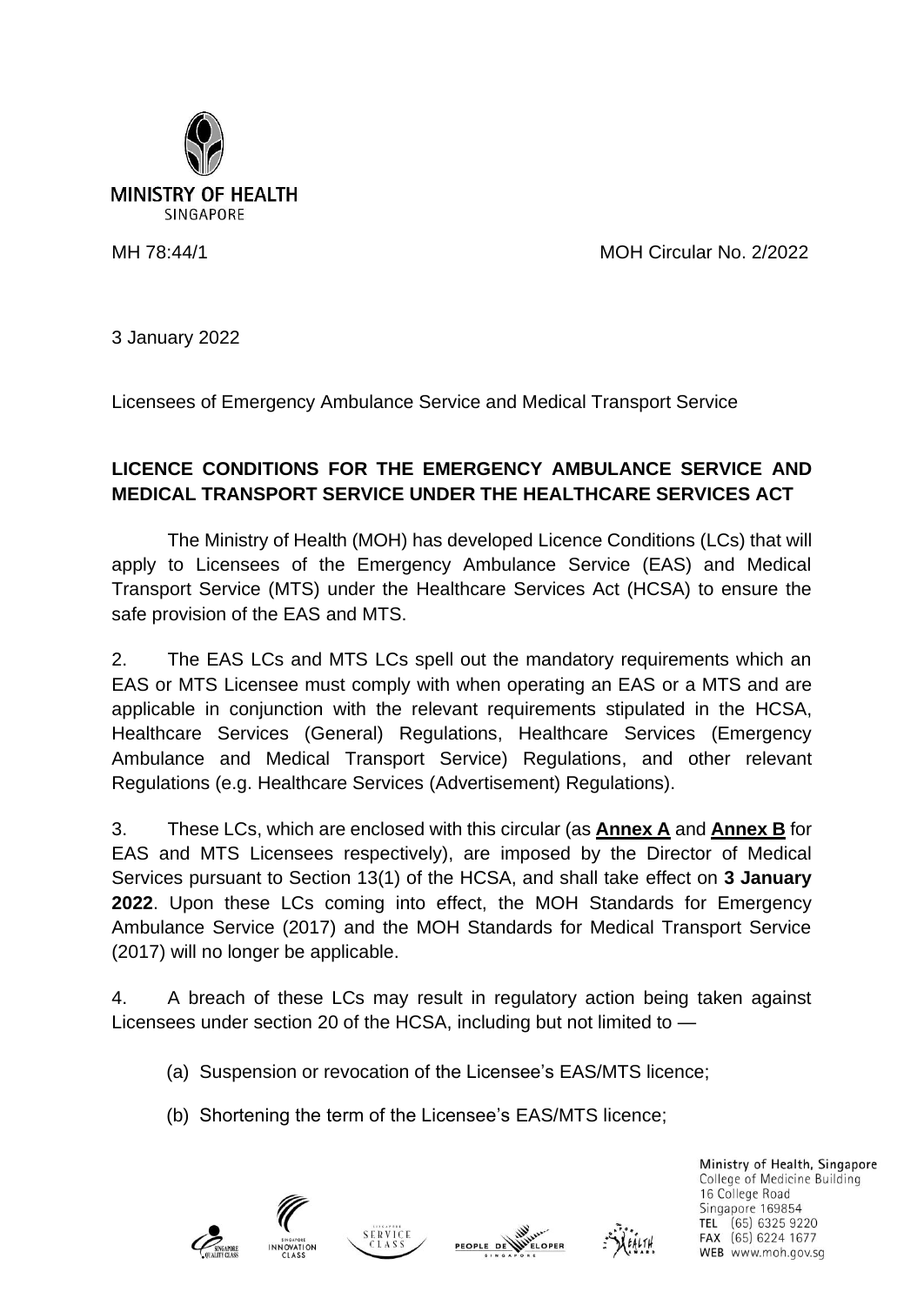- (c) Directing the Licensee to rectify the contravention, or prevent a recurrence of the contravention; and/or
- (d) Directing the Licensee to pay a financial penalty.

5. Please contact MOH by email at **[HCSA\\_enquiries@moh.gov.sg](mailto:eLIS@moh.gov.sg)** if you require any further information or clarification.

Thank you.

ASSOCIATE PROFESSOR KENNETH MAK DIRECTOR OF MEDICAL SERVICES MINISTRY OF HEALTH











Ministry of Health, Singapore College of Medicine Building 16 College Road Singapore 169854 TEL (65) 6325 9220 FAX (65) 6224 1677 WEB www.moh.gov.sg